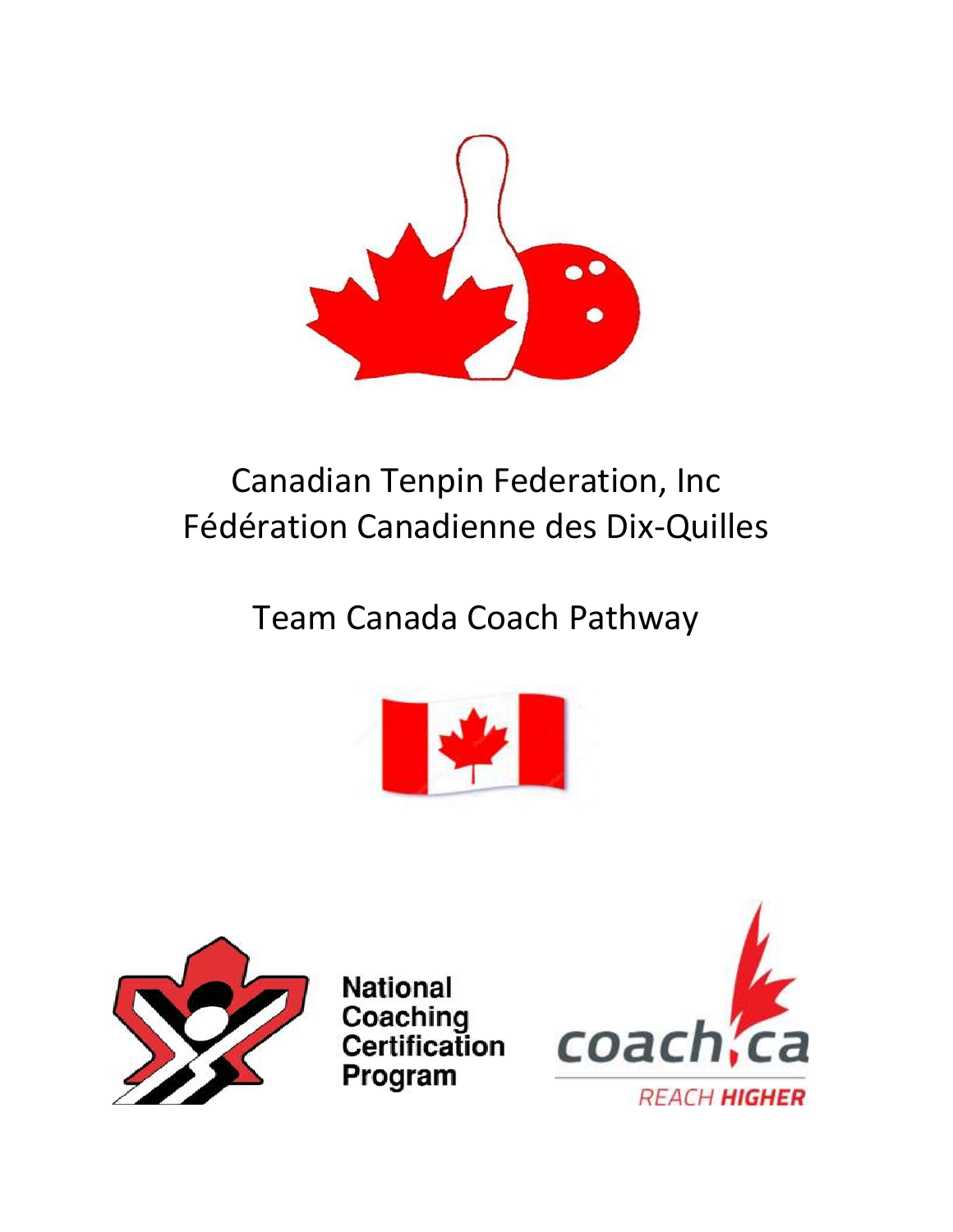

This document is copyrighted by the Coaching Association of Canada (2011) and its licensors. All rights reserved. Printed in Canada.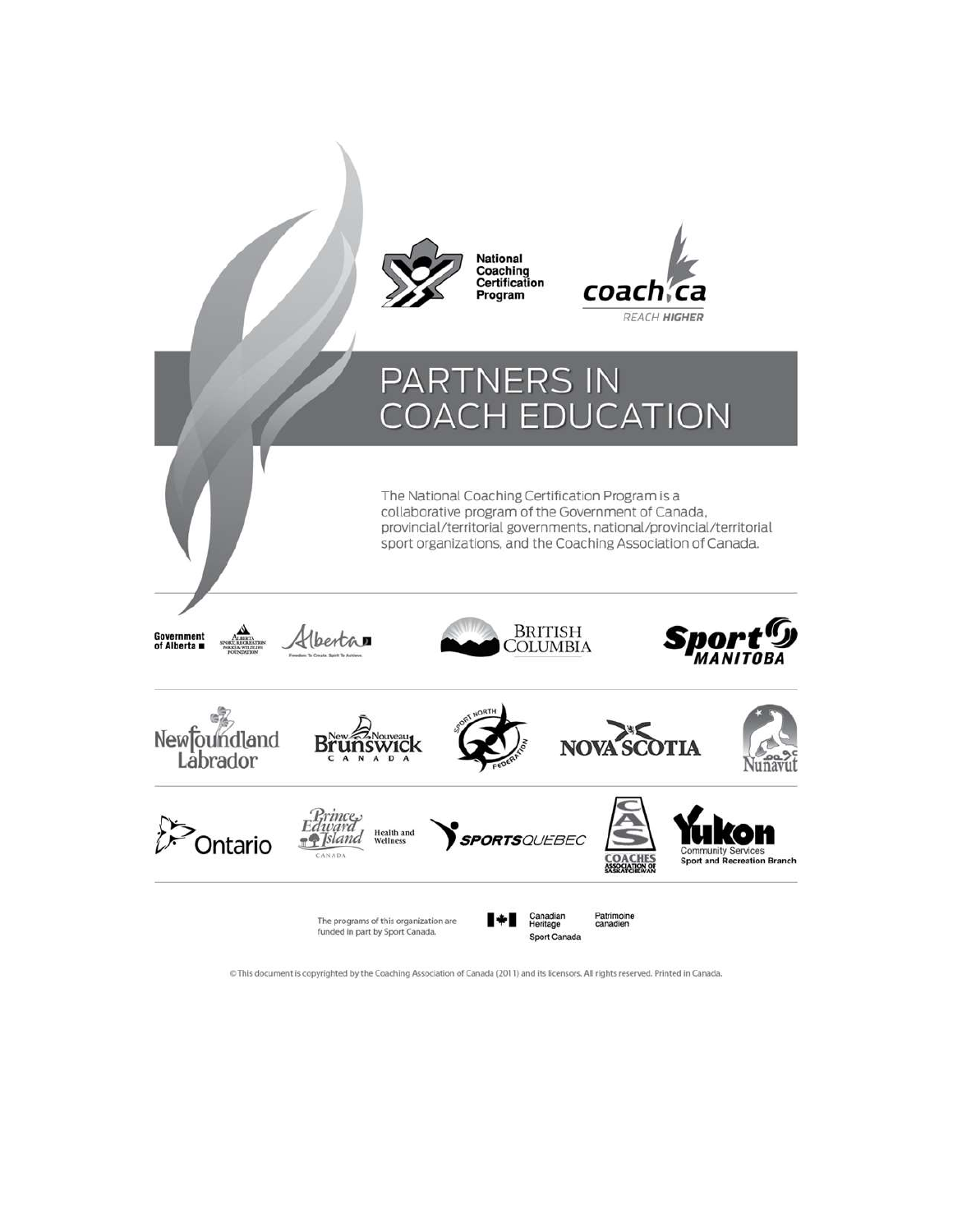#### **Table of Contents:**

- **1.** Coach HP Designation Pathway
- **2.** Coaching Requirement Policy
- **3.** Coaches Responsibility
- **4.** CTF & Coach Development Chair Responsibility
- **5.** Acknowledgments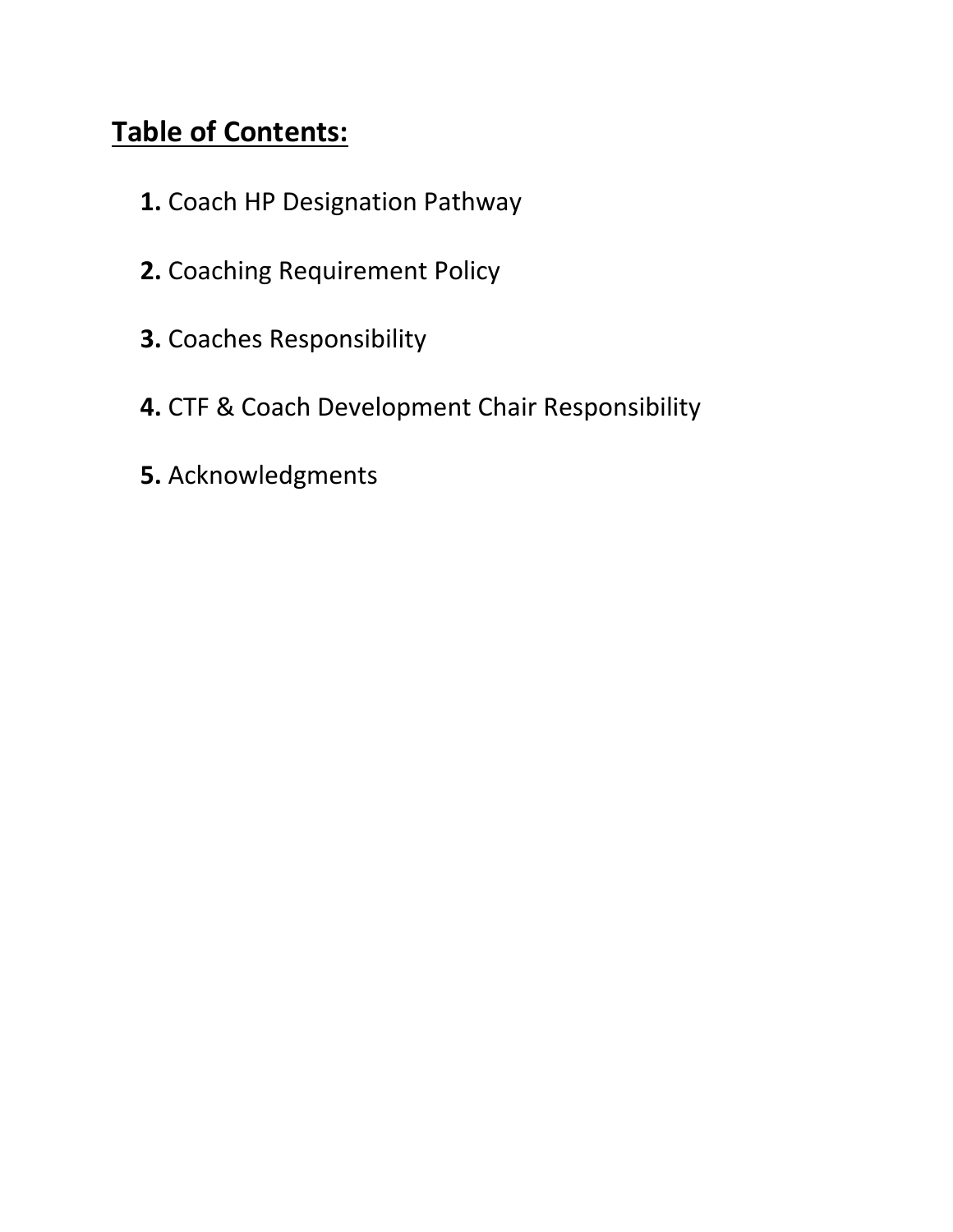## *Team Canada Coach HP Pathway*

|                  | <b>Identification / - Provincial Coach</b> |
|------------------|--------------------------------------------|
| <b>Selection</b> | <b>Private Coach</b>                       |
|                  | <b>Retired HP Athlete</b>                  |

| <b>Evaluation of</b> | - Problem Solving          |
|----------------------|----------------------------|
| <b>Competencies</b>  | <b>Critical reflection</b> |
|                      | <b>Valuing</b>             |
|                      | <b>Interaction</b>         |
|                      |                            |

 **Leading**

|             | Development - Mentorship |
|-------------|--------------------------|
| <b>Plan</b> | <b>PD Courses</b>        |
|             | <b>Events</b>            |

**Evaluation for - Evaluation Panel Certification Comp Evaluation Camp Evaluation**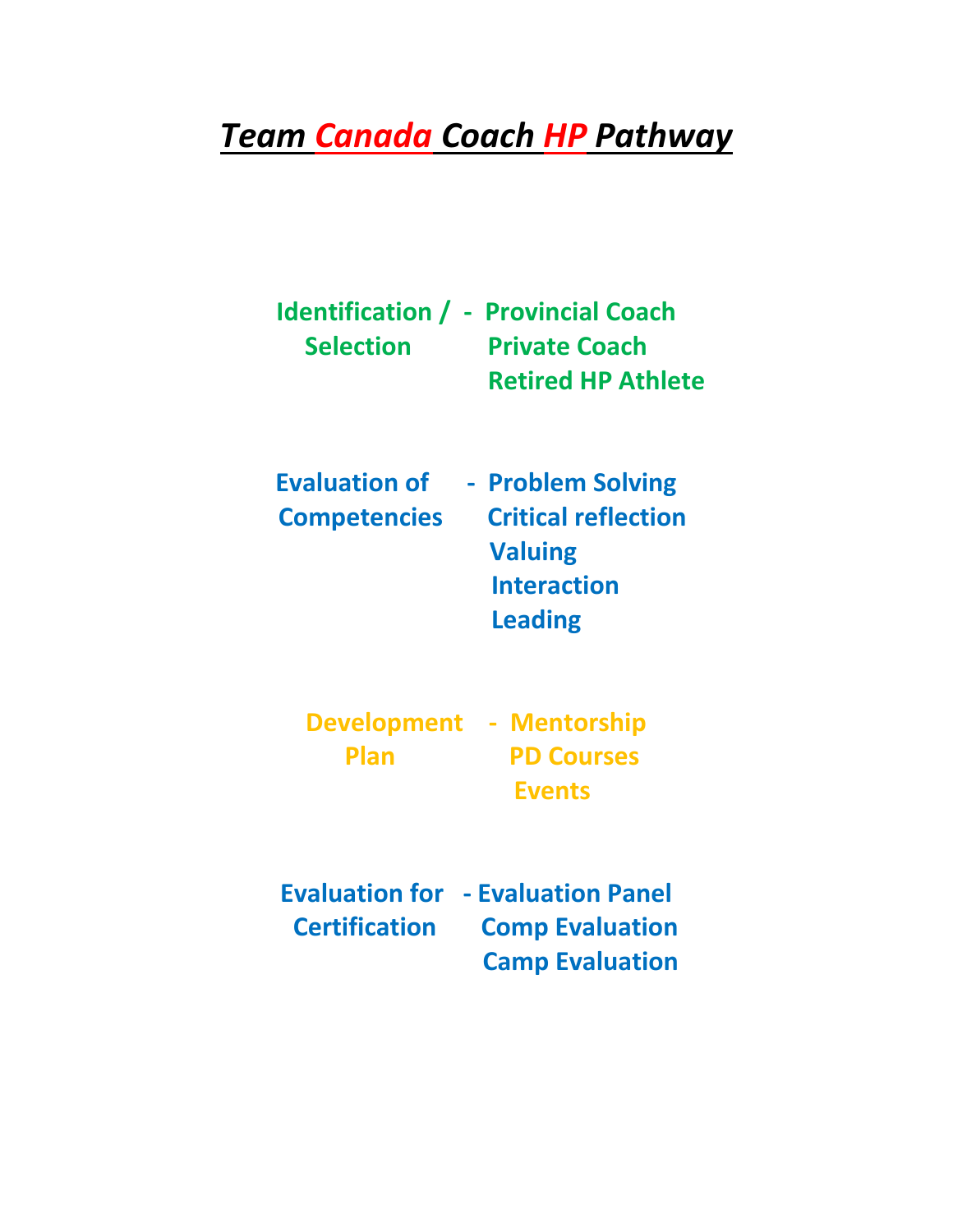## **Coaching Requirement Policy**

### **International Level / Team Canada**

**Activities:** Youth Leagues, National Team Coach

**LTAD Stage:** Train to Compete. Train to Win (National) Train to Win (International)

CTF will categorize coaches by Class A and B based on training.

#### **Minimum Coach Training & Certification Requirements:**

Competition Development Trained + Completed MED

Class B

- 1.New coaches must complete the Competition Development Sport Specific Course, the 6 multisport modules and the online MED
- 2. Coaches transferred from the old level 3 must complete Multi Sport Modules C3 (Developing Athletic Abilities) and C6 (Prevention and Recovery), and their online MED Test.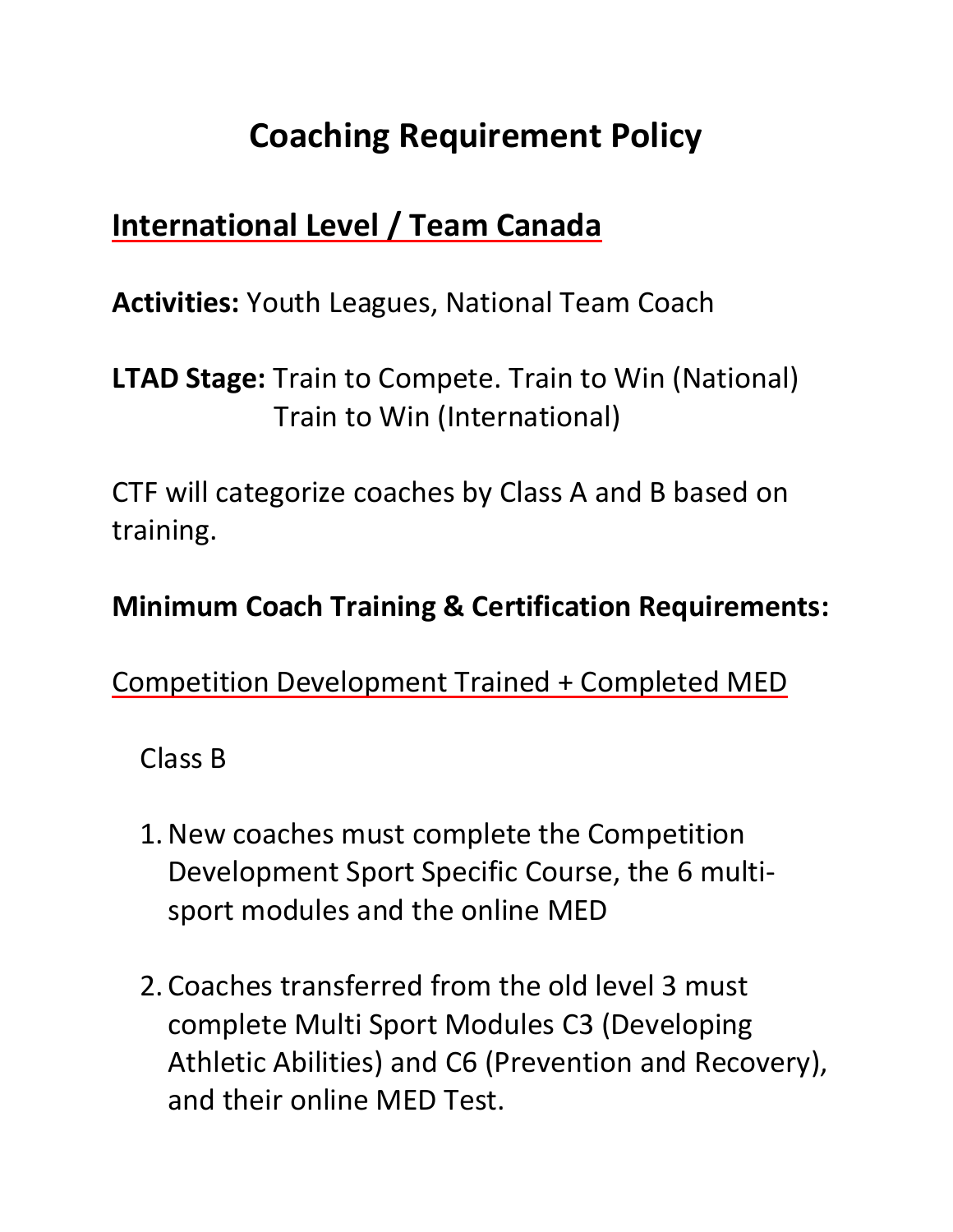#### Competition Development Certified

Class A

- 1. New Coaches and Coaches transferred from old Level 3 must be evaluated according to the NCCP Operations Manual Evaluation Criteria to become fully certified.
- 2. Competition Development in Training Coaches must follow the laid-out guidelines in CTF's NCCP Operational Handbook to achieve Certification.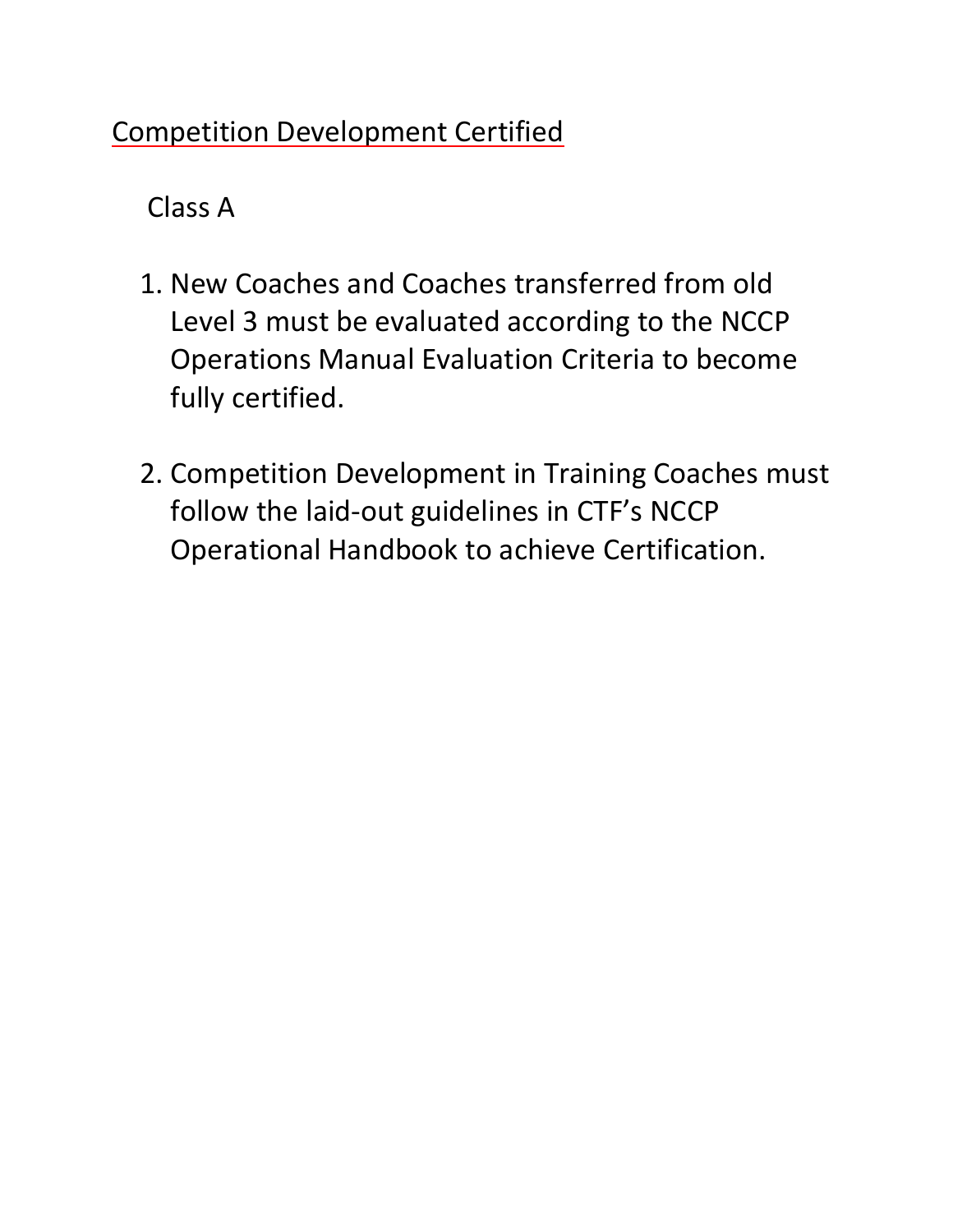### **Team Canada Coach Responsibility**

- 1. Coaches will be required to take the necessary training as set forth by the Coaching Association of Canada and the CTF.
- 2. New coaches will be given 3 months to complete any required training as set out by the CAC and CTF.
- 3. All coaches will require a minimum of 3 new PD points per year to keep active status with the CTF Team Canada Coach Pathway.
- 4. All coaches will be required to report quarterly to the CTF Coach Development Chair with any updates relating to development and training.
- 5. Coaches will be given 1 year to complete Competition Development Certified status as set out by CTF and NCCP Policies.
- 6. Coaches will be responsible for any fees regarding training and upkeep of such to maintain good standing in the Locker.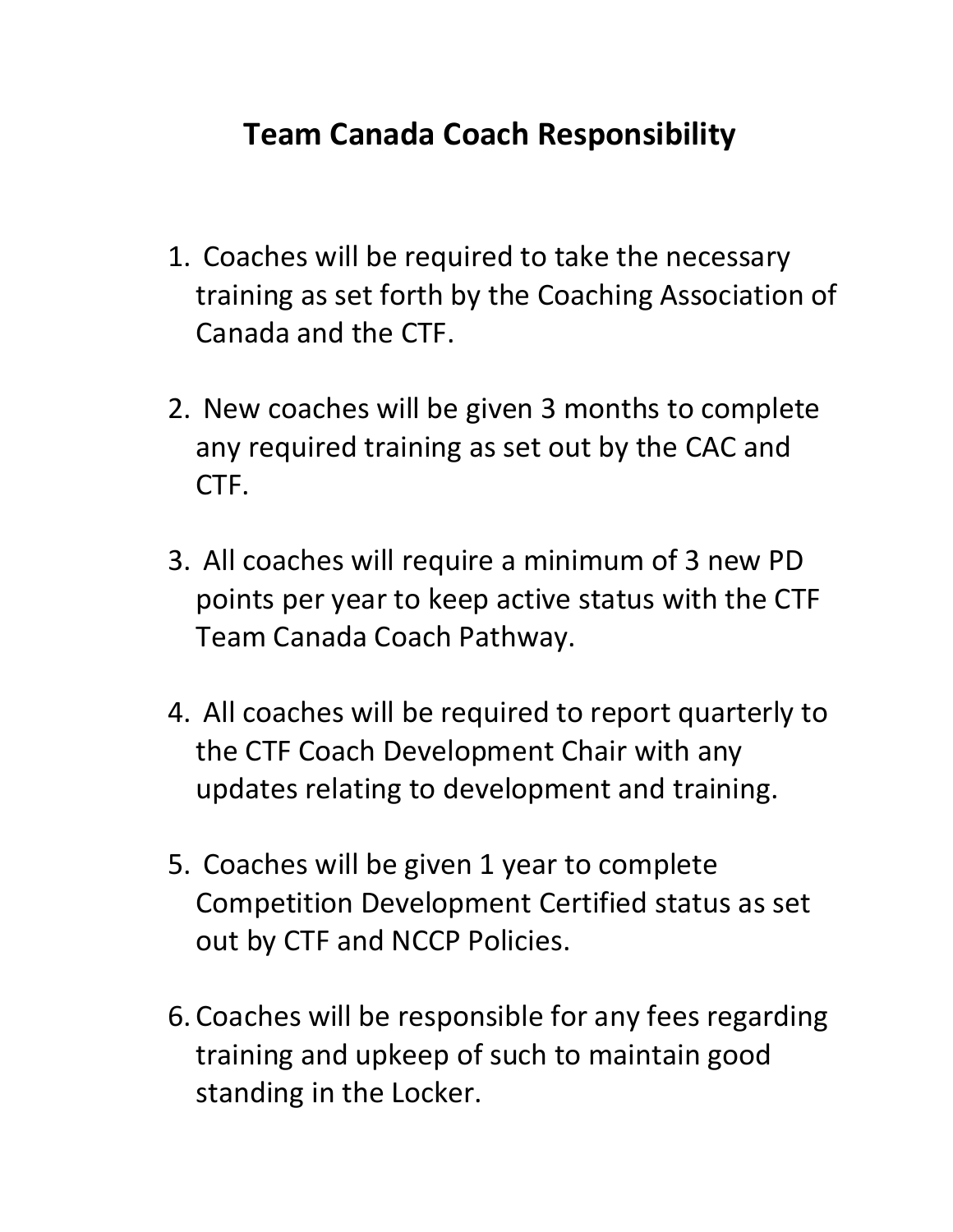### **CTF Responsibility towards Team Canada Coaches**

- 1. CTF and the Coach Development Chair will ensure that all Team Canada Coaches are maintaining the proper level of training and certification.
- 2. CTF and the Coach Development Chair will provide proper training to coaches on using the Locker for self-reporting and new training opportunities from the Coaching Association of Canada.
- 3. CTF will not be responsible for any fees incurred by coaches relating to upkeep of required training to maintain coaching status.
- 4. CTF Coach Development Chair will ensure proper and timely reporting from coaches so that these reports may be forwarded to CTF Executive Director as required by Sport Canada.
- 5. CTF Competition Development Certified Coaches will receive an Honorarium when funding is available through Sport Canada.